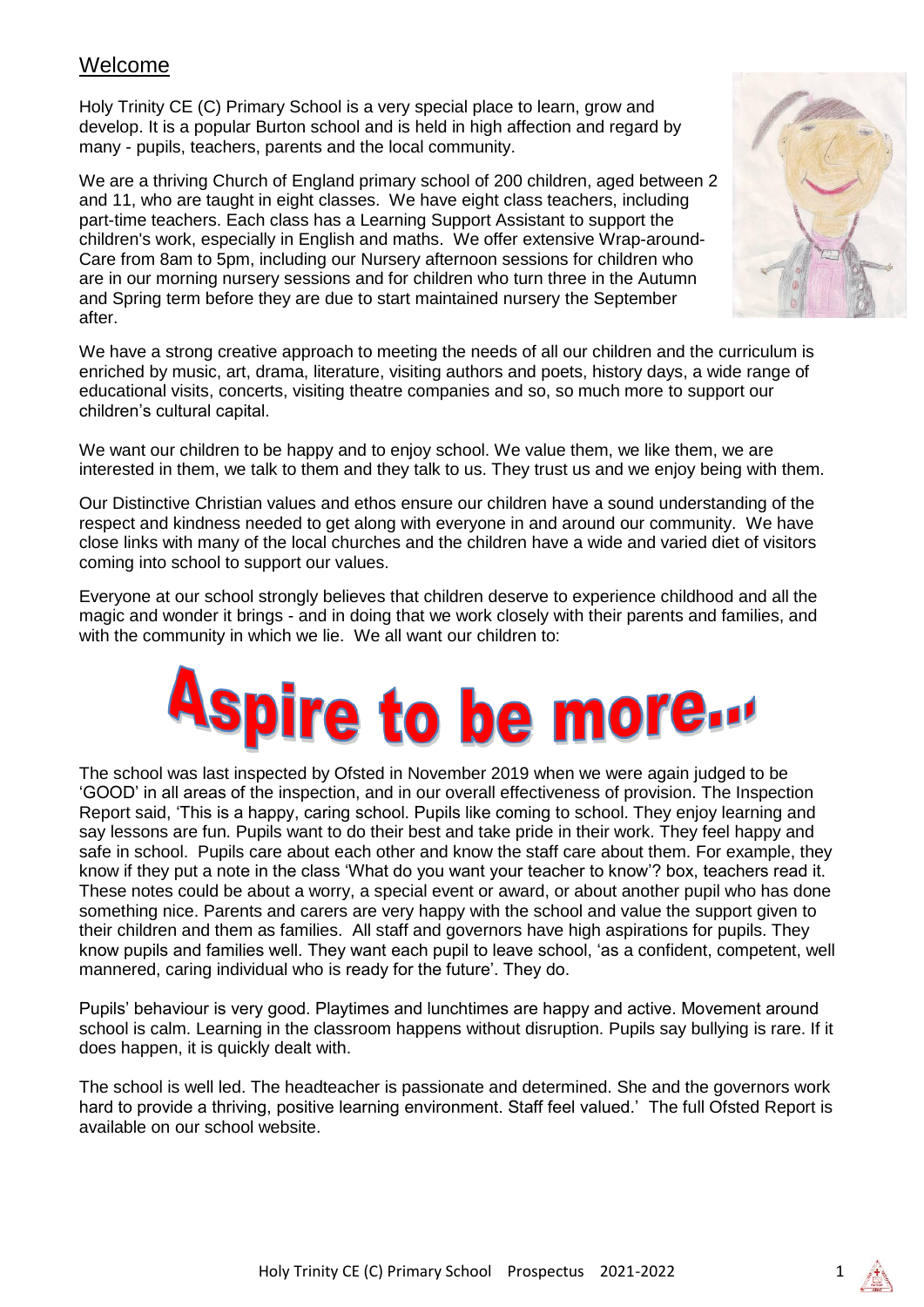#### **The effectiveness of the leadership and management of the school as a church school is outstanding**

The headteacher is well supported by governors, staff and parents and has a passion and commitment to the Christian foundation of this school. A very clear and consistent direction is provided by her leadership which drives forward the school's vision. Pupils, leaders and parents articulate, understand and ensure that the distinctive Christian values and ethos which pervades a caring environment remain central to the school's vision. Both the parish incumbent and the Riverside Community are regular visitors and nurture the close links between pupils and their respective Christian communities. This adds to the Christian distinctiveness. SIAMS report December 2016

I am extremely proud to lead a team that is committed to achieving high standards and providing the very best opportunities for the children in our care. Staff, supported by governors, work hard to deliver a rich and challenging curriculum; to prepare children for their future education; and to help them acquire the skills and enthusiasm needed to pursue learning for the rest of their lives.

The best way to find out about our school is to come and visit, to see us in action and meet our staff and children. A telephone call to the school office on 01283 247550 is all that is needed to arrange this.

We look forward to welcoming you to our school, and to a happy and successful partnership with all our new children and families.

Mrs Nicola Oliphant Headteacher

# The Governing Board

The Governing Board of the school is made up of people from a variety of backgrounds. The school governors are a group of individuals, who are elected, nominated or co-opted and are representative of parents and staff, the Church, the Local Authority and the local community. School Governors work with the Headteacher and are responsible for setting the strategic direction of the school. Meetings are held at least once each term and committees meet in addition to meetings of the full Governing Board. If you are interested in becoming a school governor, please contact Nicola Oliphant, Headteacher to find out about any vacancies and ask for a Governor's Information Pack.

#### \*Please note that times/clubs etc. mentioned throughout the prospectus may differ if COVID-19 restrictions still apply from September 2021 and we will send out further correspondence closer to the time.

# **Organisation**

Children are entitled to spend up to five terms in the Nursery (FS1). These consist of two terms following their third birthday in an afternoon (12.45pm-3.45pm) and three terms following this in either a morning or an afternoon slot (8.45am-11.45am). Children spend seven years at primary school.

| Age                                                 |                                      | Stage                   |
|-----------------------------------------------------|--------------------------------------|-------------------------|
| 3-4 years<br>4-5 years                              | Nursery (FS1)<br>Reception (FS2)     | <b>Foundation Stage</b> |
| 5-6 years<br>6-7 years                              | Yr1<br>Yr <sub>2</sub>               | KS1                     |
| 7-8 years<br>8-9 years<br>9-10 years<br>10-11 years | Yr3<br>Yr4<br>Yr <sub>5</sub><br>Yr6 | KS <sub>2</sub>         |

We currently have eight classes including a Nursery FS1 class offering part/full-time places for up to 26 children, one Foundation Stage Two class, two classes in KS1 and four classes in KS2. Each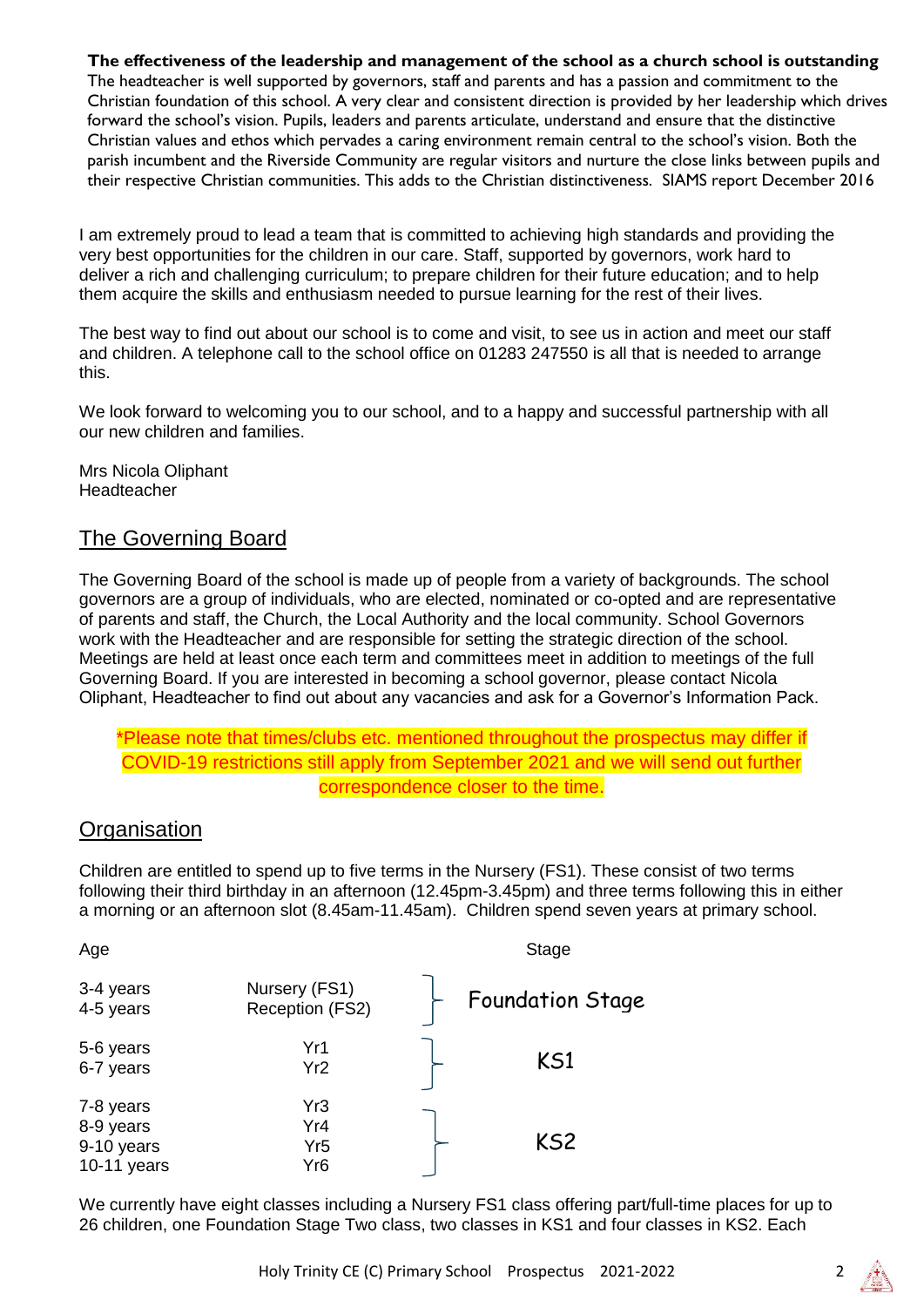class is taught by a fully qualified teacher who is assisted by at least one if not more, Learning Support Assistants. We encourage professional development and all our staff are highly qualified. The school has just undergone extensive building and alteration works to move from small cramped mixed aged classes of up to 38+ children to a single form entry primary school. Visits are a must to see the wonderful learning environment and school we now have for our children to thrive in.

# Our vision

Holy Trinity C E Primary school encourage our children to 'aspire to be more...' and not to 'have more'.

Through our aims and values we promote and endorse the Government's aim for every child, whatever their background or their circumstances to have the support they need to:

- Be healthy
- Make a positive contribution
- Stav safe
- Enjoy and achieve
- Achieve economic well-being

# Mission Statement

Our school has a Christian foundation enjoying the support of staff, governors, parents and the local church.

The school family aims to:

- Help all children to reach their full potential
- Provide a happy stimulating environment in which the contribution of each individual is valued
- Foster mutual respect and care for those within the school and wider community
- Encourage Christian distinctiveness to permeate the whole of the school
- Enrich school life through a daily act of collective worship

Values – Koinonia, Love, Honesty, Forgiveness, Courage **Dedication** 

# School Motto

# **Aspire to be more...**

# Aims

At Holy Trinity we will provide high quality education and equal opportunities for all our children in a happy, caring and secure environment, thus developing self-confidence and encouraging a love of learning, in order that each child reaches their full potential and are prepared to face the challenges of our ever changing world.

To fulfil this, we will:

- $\triangleright$  Provide access to a wide and exiting range of teaching and learning experiences in order to raise standards and develop each child's cultural capital.
- $\triangleright$  Develop a caring community of independent, co-operating members who respect themselves and others based on our Christian distinctiveness.
- $\triangleright$  Ensure that through effective management of finance and all resources (human and physical); we enhance the learning experiences of all our children.
- $\triangleright$  Recognise the needs and build on the talents of each member of the school community in order to meet their academic, physical, personal, social, emotional, spiritual, cultural and moral needs.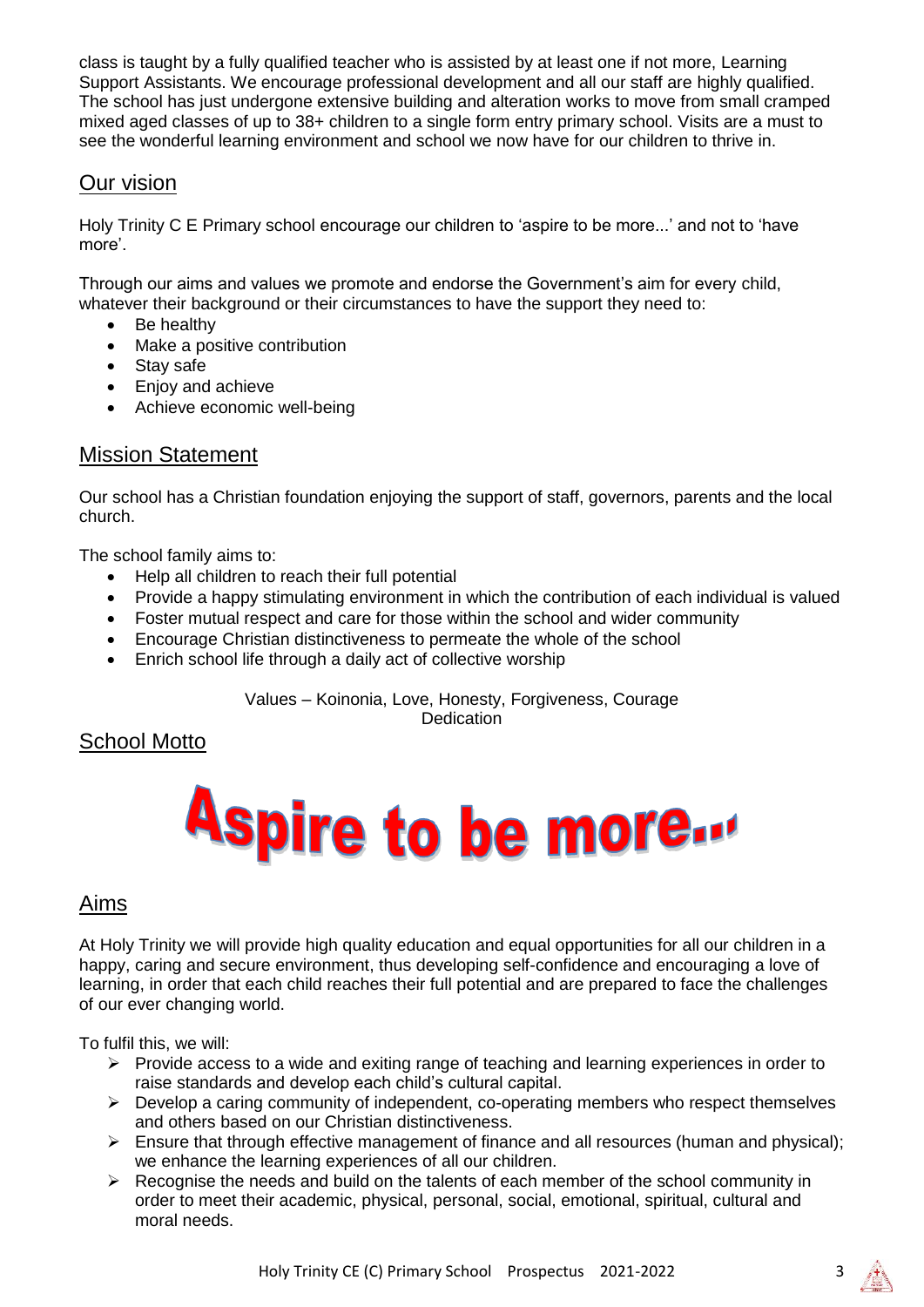- $\triangleright$  Offer a relevant and enjoyable curriculum which ensures that the children acquire essential skills and knowledge, and is appropriately differentiated to meet the needs of individuals.
- $\triangleright$  Work together with our parents, church, the community and support agencies to make a positive difference.

We want all children to be happy, safe and 'aspire to be more'. We work with the mantra that Every Child Matters and wish to meet the needs of all children at Holy Trinity.

#### Church School Links

Strong links exist with St Modwen's Church and The Riverside Church, who visit school regularly to deliver whole school collective worship. The children also lead festival services within these churches throughout the school year and children from FS1 (Nursery) through to Year 6 visit the churches for curriculum learning. There are also links with other churches who visit school to deliver collective worship on a weekly basis.

#### Parents in partnership

We welcome parents and carers into Holy Trinity C E (C) Primary School believing that we are partners in the education of your children.

There are many opportunities for parents to become involved in school life and to gain a greater understanding of our work. Parent support can be used in many ways and is greatly valued.

Disclosure and Barring Service checks are carried out on all adults working in school including regular volunteers.

We invite parents into school every Tuesday and Thursday for reading and SPaG (Spelling Punctuation and Grammar) activities from 8.55am to 9.15am. Wednesday morning is for family maths learning until 9.15am.

In September 2019, we introduced a Feel Good Family Friday session on the last Friday of each month to invite families in together to play board games and think about well-being form 8.55am-9.15am. This was welcomed with great numbers joining the sessions each month.

We would love you to join us, for any or all of these sessions.

We look forward to these sessions all starting again during 2021-2022 when it is safe for them to continue during the current COVID pandemic.

# Communication with parents

We communicate with parents and carers in various ways, for example; through fortnightly newsletters, texting service, emails, questionnaires, workshops and informal social events. Parents are regularly invited into school for assemblies/collective worship, reading and maths mornings and Parents' Evenings twice a year. Each year parents and families are invited to attend our Sports Day and an end of year performance.

The school has a Home School Agreement to support the partnership between home and school and to foster shared dialogue.

Our website also has a wealth of information including newsletters, diary dates, class pages, school policies and curriculum information.

We look forward to these sessions all starting again during 2021-2022 when it is safe for them to continue during the current COVID pandemic.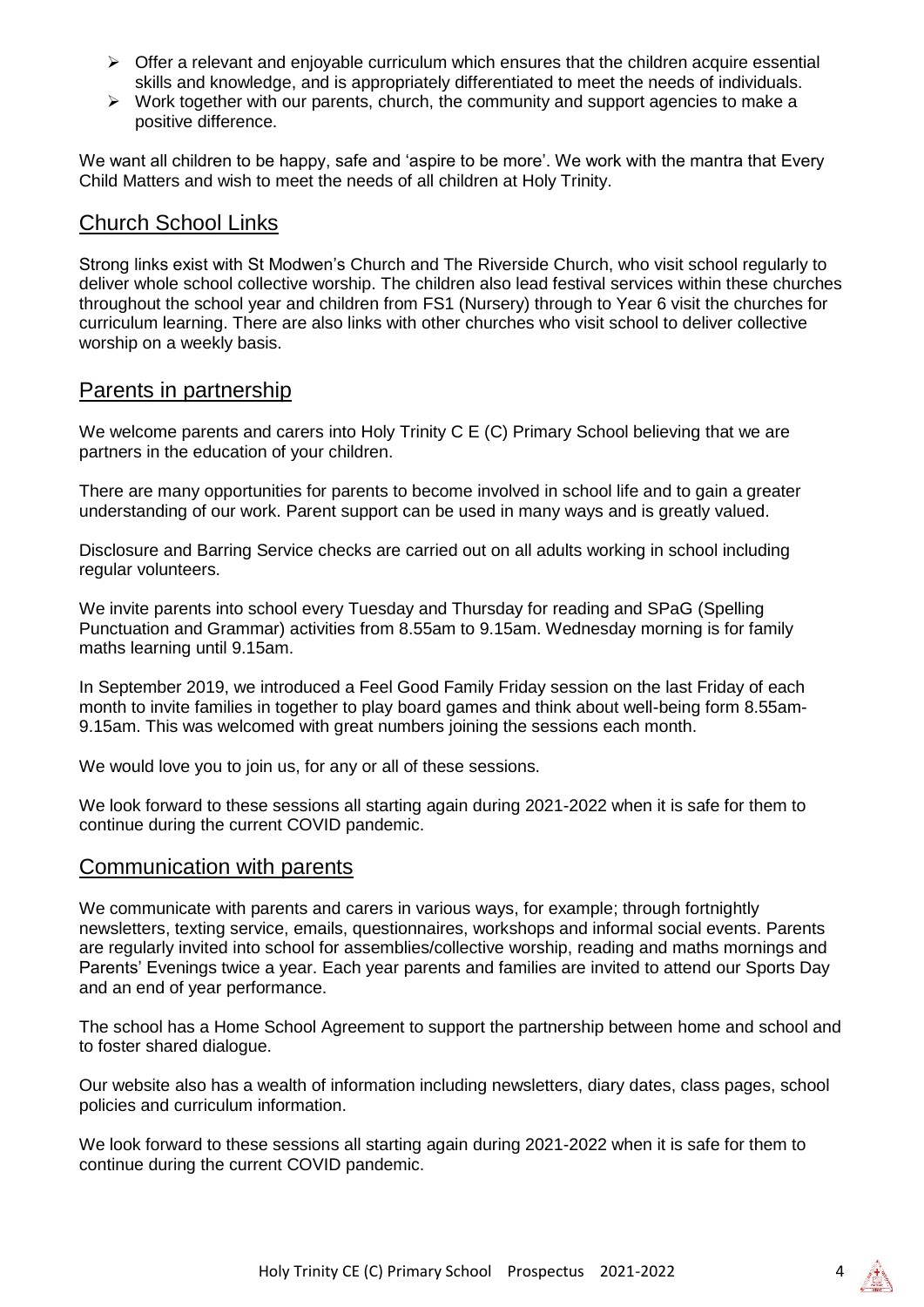# Parent, Teacher and Friend Association

We have a Parent, Teacher and Friend Association known as The Friends of Holy Trinity which supports the life and work of the school and is open to all members of the school community. The Friends of Holy Trinity provide invaluable support to the school through organising many social and fundraising events. Events organised by the PTFA include; Summer Fayres, Cake Sales, Race Nights, Easter Egg Bingo etc. Proceeds raised from these events provide valuable resources to enhance the children's learning. The committee focus on both long and short term projects for its fundraising. Regular meetings are held in school and these are published in the diary dates sent out with the newsletter. The Friends of Holy Trinity welcomes the support of parents to enable them to continue to enrich the learning environment of the children. As a new member of the school community we hope that you will be able to add your support to the work of The Friends!

# Organisation and Pastoral Care

Our teaching staff consists of; Headteacher, four senior teachers and four full/part time teachers. The children are also supported in their learning by Learning Support Assistants in each classroom. The staff do their utmost to ensure that the children are happy in their school environment. Any cause for unhappiness should be discussed with the class teacher, at the beginning or end of the day on the playground or by making an appointment for a lengthier more private meeting or telephone call.

# Admission Arrangements

#### Starting school for the first time

Most children start school via the Nursery (FS1), some however, begin directly at Reception (FS2). Children will be taken into the FS2 Reception class in the September following their fourth birthday. There will be one main intake. All school admissions are via Staffordshire LA who allocate places.

Starting school is a very important time for you, your child and the school. We all need to work together to make the transition smooth and rewarding. In the term prior to their entry, children are invited into school for visits. This will help your child become familiar with the surroundings and routines of school. During this period (and under 'normal' circumstances), there will be meetings for parents, to discuss our partnership with you and talk about any concerns you might have. The Early Years Curriculum is grounded in active learning. Through practical activities, purposeful play and talk, pupils develop an understanding of the world and the basic concepts they will need for their later learning. Parents can play a major role in fostering good attitudes to learning, developing language skills and promoting good behaviour. The Foundation Stage develops children's personal, social and emotional well-being, promotes positive attitudes and dispositions towards their learning; provides opportunities to develop social skills as well as developing language and communication, reading and writing, maths, knowledge and understanding of the world; and physical and creative development.

Once a child enters Reception (FS2) school is full time every day.

| Foundation/Key Stage 1 | $8.55$ am - 12.20pm: 1.30pm - 3.30pm |  |
|------------------------|--------------------------------------|--|
| Key Stage 2            | 8.55am - 12.20pm: 1.20pm - 3.30pm    |  |

The closing date for applications for admission to primary schools for the 2022/2023 academic year is mid-January 2022.

If you wish to make an application for your child's admission to this school for Autumn Term 2022, please complete an online admission through the Staffordshire County Council website, https://www.staffordshire.gov.uk/Education/Admissions-primary/home.aspx no later than the deadline, which will be mid-January 2022, even if you are resident within the school's catchment area. The form must then be sent to Staffordshire LA for them to administer the intake for 2022- 2023.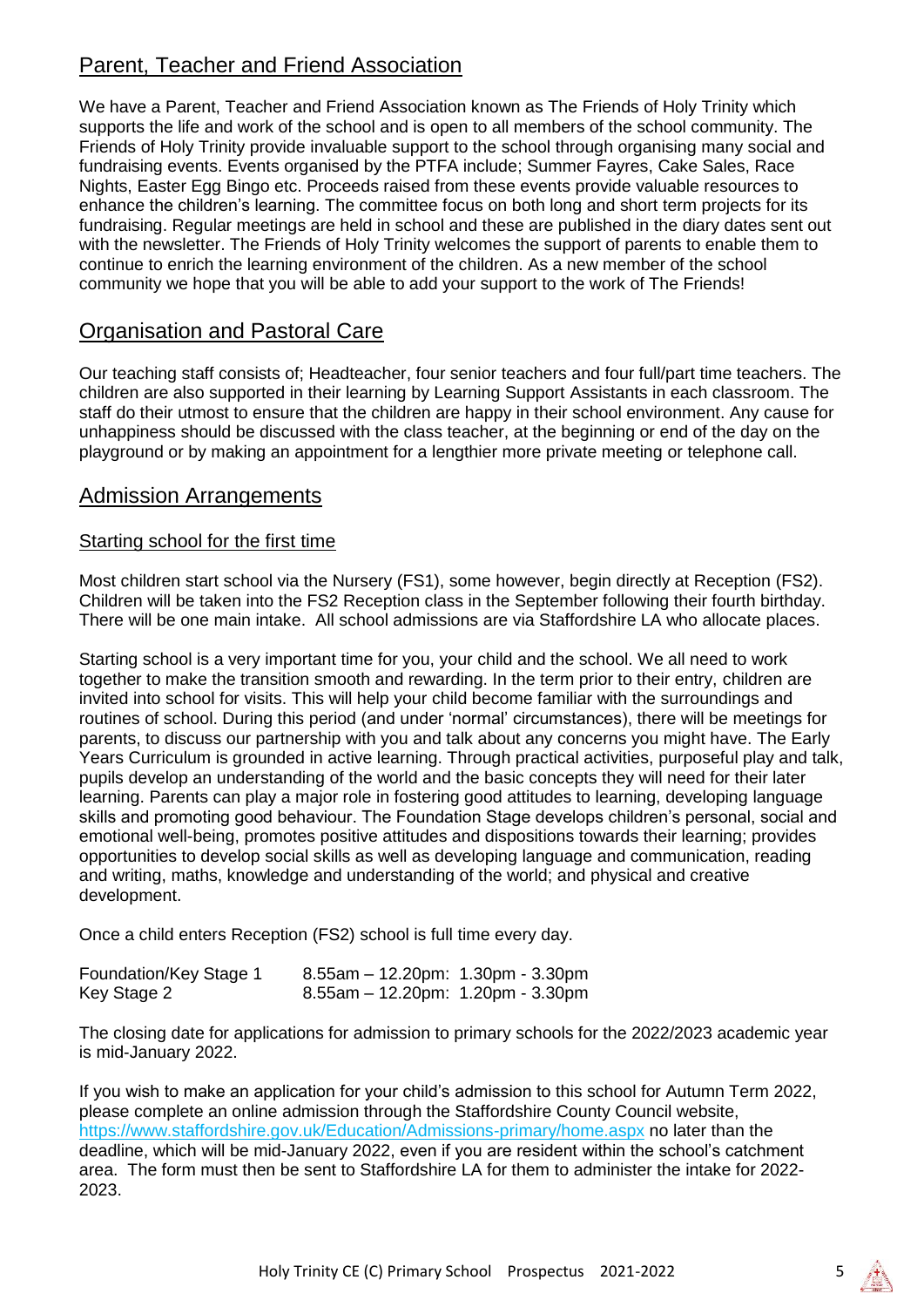In consultation with the school governors the Authority determines the number of pupils that may be admitted to Holy Trinity each year; this is generally referred to as the school's Planned Admission Number (PAN). The PAN for this school is 30 for the academic year 2022-2023.

#### Admission numbers and appeals

Every effort is made to make a place available for your child in our school, however, schools have a limit on the number of children they can take. If the number of children wanting a place is below the set figure, your child will be offered a place. There may, however, come a point when there are too many children in the year group for them all to be given a place. If a place is not available on application you have the right to appeal to Staffordshire County Council Education Authority:

[http://www.staffordshire.gov.uk/education/schoolsandcolleges/admissions/admissionappeals/home.a](http://www.staffordshire.gov.uk/education/schoolsandcolleges/admissions/admissionappeals/home.aspx) [spx](http://www.staffordshire.gov.uk/education/schoolsandcolleges/admissions/admissionappeals/home.aspx)

#### Moving on – Transferring to secondary school

At the end of primary school, children transfer to a local secondary school. The large majority of children go on to Abbot Beyne Secondary School a mixed comprehensive school in Winshill. We have strong links with Abbot Beyne through the curriculum and community events. Year 6 pupils make several visits to Abbot Beyne during their final year as part of an induction programme. This is seen as a very positive process ensuring a smooth transfer.

#### **Attendance**

The school attendance for 2020-2021 was 97.1%, (this figure is from September 2020 minus the lockdown period in the spring 2021 term).

Regular and punctual attendance at school is essential to promote good progress and attitudes to learning. School begins at 8.55am and the children can be on the school playground from 8.45am.

The vast majority of our pupils achieve very good attendance. In 2014 the Department for Education (DfE) introduced changes to the law regarding parents taking their children out of school during term time. These changes mean that parents risk receiving a penalty notice (fine) issued by the Local Authority for taking their child out of school in term time without permission from the Headteacher. With effect from 1<sup>st</sup> January 2019 a combined total of ten sessions (not necessarily grouped as 5 consecutive days) could trigger a Penalty Notice and more than one Penalty Notice could be issued for repeated absence without permission during term time. Further details and a copy of the revised Code of Conduct for issuing Penalty Notices can be obtained from the council's website: <http://www.staffordshire.gov.uk/education/welfareservice/Attendance/home.aspx>

# Absence

If your child is unable to attend school for any reason, then notification is required before 9.30am on the day by telephone or in person at the school office. Please do not send messages with siblings or school friends. If an explanation for the absence is not received, following a text or phone call by the office, this absence will be classed as an unauthorised absence in the attendance register. Should your child need to attend an appointment during the school day, then an appointment card stating the appointment will need to be provided. All children leaving the building during the school day will require an adult to collect them from the school office and sign them out.

**Leave of absence request forms** can be obtained from the office to request absence for any reason other than medical or illness. Requests will be assessed against the Attendance policy to ascertain if this leave request is an authorised or unauthorised circumstance.

**Each term** letters will be sent home to parents whose children fall below 95% attendance for the academic year. In some cases parents will be invited to a meeting with the Education Welfare Officer and Headteacher regarding their child's attendance. If your child has 15 or more days of absence during the academic year, any further absences will require a doctor's or hospital letter to confirm an illness or they will be recorded as unauthorised. If your child has more than 10 days of unauthorised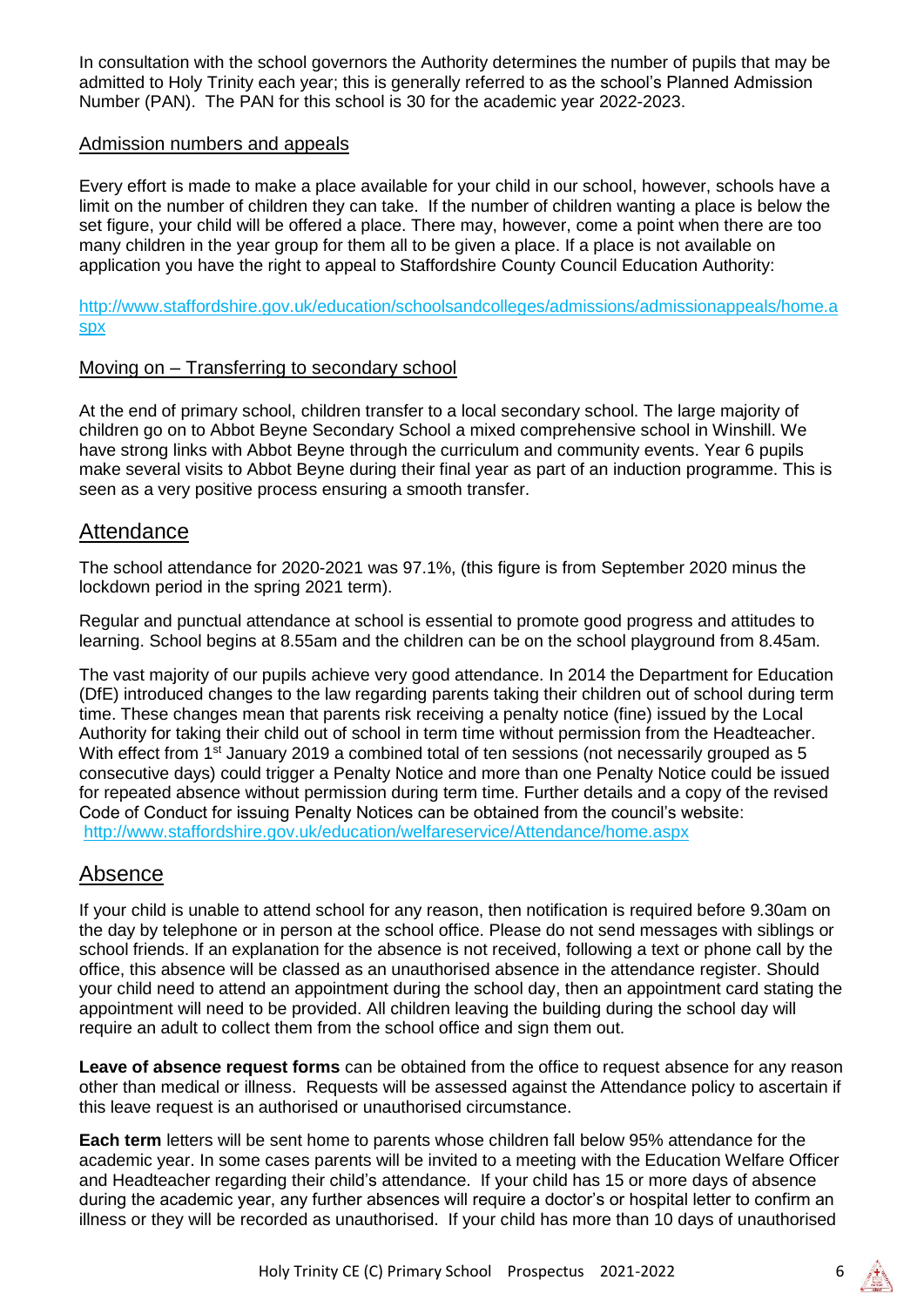illness, then you could potentially receive a Penalty Notice leading to a fine. This applies to all parent/carers who have an active role in overseeing the education of the child/children.

# The School Day

#### \*Please note that times/clubs etc. mentioned throughout the prospectus may differ if COVID-19 restrictions still apply from September 2021 and we will send out further correspondence closer to the time.

|                 | FS2/Key Stage 1    | Key Stage 2        |
|-----------------|--------------------|--------------------|
| Teacher on duty | 8.45am             | 8.45am             |
| Registration    | 8.55am             | 8.55am             |
| Morning break   | 10.25am-10.40am    | 10.45am-11.00am    |
| Lunchtime       | 12.20pm-1.30pm     | 12.20pm-1.20pm     |
| End of school   | 3.30 <sub>pm</sub> | 3.30 <sub>pm</sub> |

| <b>FS1 Nursery morning</b>    | 8.45am-11.45am  |
|-------------------------------|-----------------|
| <b>FS1 Nursery Lunch</b>      | 11.45am-12.45pm |
| <b>FS1 Nursery afternoon*</b> | 12.45pm-3.45pm  |

\*FS1 afternoon sessions are for children who turn three in the autumn and spring terms before they are due to start in FS1 in the following autumn term.

# Breaktime

We are a 'Healthy Schools, Healthy Future' school and also part of the National Fruit Scheme whereby all of our children in the Foundation Stage, Key Stage 1 and 2 receive free fruit or vegetables each day for their snack. All children are encouraged to bring their own water bottle to stay active and alert throughout the day. We ask that you do not send in chocolate, crisps or sweets of any kind. Due to nut allergies we also ask that no products containing or that may contain nuts are sent in from home, with this in mind, we also provide all KS2 children with fruit every day for their breaktime snack.

# Lunchtime

Our school kitchen staff provide healthy nutritious meals daily. Payment for school meals should be made via our online banking system Parent Mail payment system on the first day of each week. We offer a sibling discount of 25% for school meals to families with more than one child in school. Children who prefer a packed lunch are encouraged to bring healthy choices in their lunch boxes. This should not include; glass bottles, fizzy pop, sweets or chocolate. Please note that we are a nut free school. Please see our delicious menu enclosed. Every child in FS2, Year 1 and 2 is entitled to daily FREE meals provided by the government – please take them up on the offer  $\odot$ 

# Religious Education

As part of our rich and varied curriculum, Religious Education is taught as separate lessons and also through topics. The study units are based on the Staffordshire Agreed Syllabus for Religious Education and are planned with reference to the Lichfield Diocesan Syllabus. Christianity is the main religion in this country, but of course it is important for children to know and learn about other religions and their local community. British values and the child's place in the UK today is embedded in our curriculum teaching.

Children are encouraged to develop spiritually and morally and we aim to establish a sense of awe and wonder and respect for the beliefs and feelings of others and value the search for a faith to live by.

Parents have the right to ask for their child to be withdrawn from Religious Education or daily worship but parents may first wish to discuss the matter with the Headteacher. They may find that in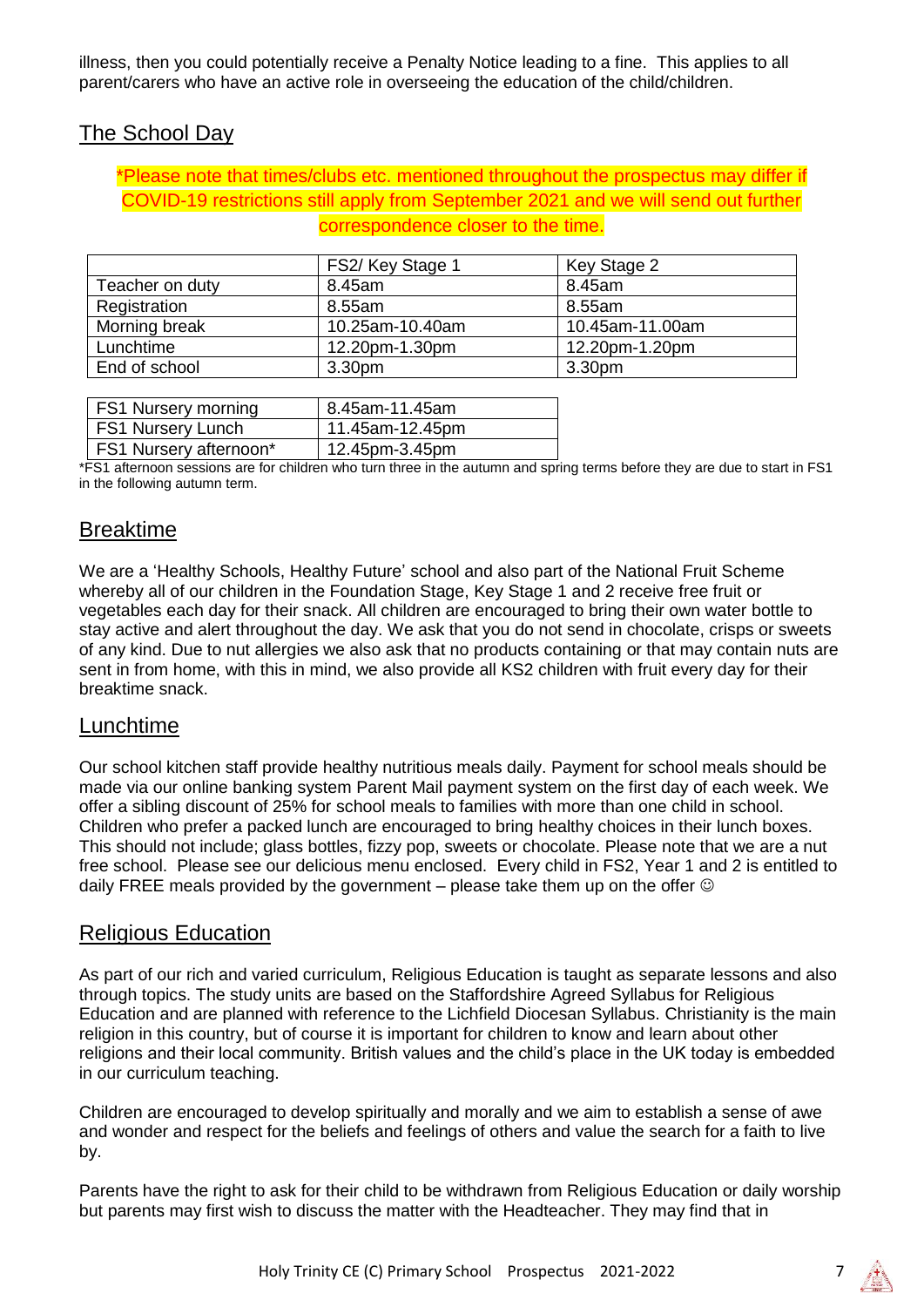discussion the school's approach does not conflict with their own. If a child is withdrawn, an alternative provision is made in consultation with parents.

# Collective Worship

Each day an act of collective worship is held to honour the church foundation of the school and the legal obligations of the Foundation Governors. Worship is usually a part of the school assembly and plays an important role in school life and in reinforcing and reflecting the distinctiveness and values of the school.

Any parent has the right to ask for their child to be excused from collective worship. Before exercising that right, the Headteacher would urge that parents discuss with her the full implications of withdrawal from this important aspect of the curriculum.

# Our Curriculum

In November 2019 our curriculum was reviewed by Ofsted, they said 'Pupils enjoy a broad curriculum. Leaders plan topics that will excite and inspire pupils, widening their experiences and vocabulary. Reading is at the heart of the school. Displays are attractive and inspiring. They combine texts, pupils' writing and artwork. Mathematics is well planned to develop and practise key skills. Pupils enjoy mathematics lessons and solving number problems. They like the challenge and the success of knowing and doing more. Pupils with special educational needs and/or disabilities (SEND) receive good support emotionally, socially and academically. They make good progress in reading, writing and mathematics. Experienced, well-trained learning support assistants lead effective catchup sessions in these subjects.'

The school provides quality and consistent first teaching and learning experiences for all of our children.

This begins in our Foundation Stage classes where the curriculum is based on the seven areas of The Statutory Framework for Early Years Foundation Stage and the children focus on:

- Communication and language
- Physical development
- Personal, social and emotional development
- **Literacy**
- **Mathematics**
- Understanding the world
- Expressive arts and design

This provides children with the cultural capital to the National Curriculum which is followed through Key Stage 1 and Key Stage 2. Children follow a broad curriculum which builds on prior learning and develops independent learning skills.

Our curriculum intentions are based upon linked learning experiences. We try to ensure the children know the 'big picture' about their learning, how the different subjects link together and how they can use their skills in 'a real world' context!

The intent of our School Curriculum comprises of all learning and other experiences that we plan for our pupils. The central aims of our curriculum are to work in collaboration with families and the local community to provide opportunities for all pupils to learn and to achieve; to promote pupils' spiritual, moral, social and cultural development and prepare all pupils for the opportunities, responsibilities and experiences of life. The curriculum of the school is organised so that children are stimulated, encouraged and challenged to develop their individual potential and personality to the full.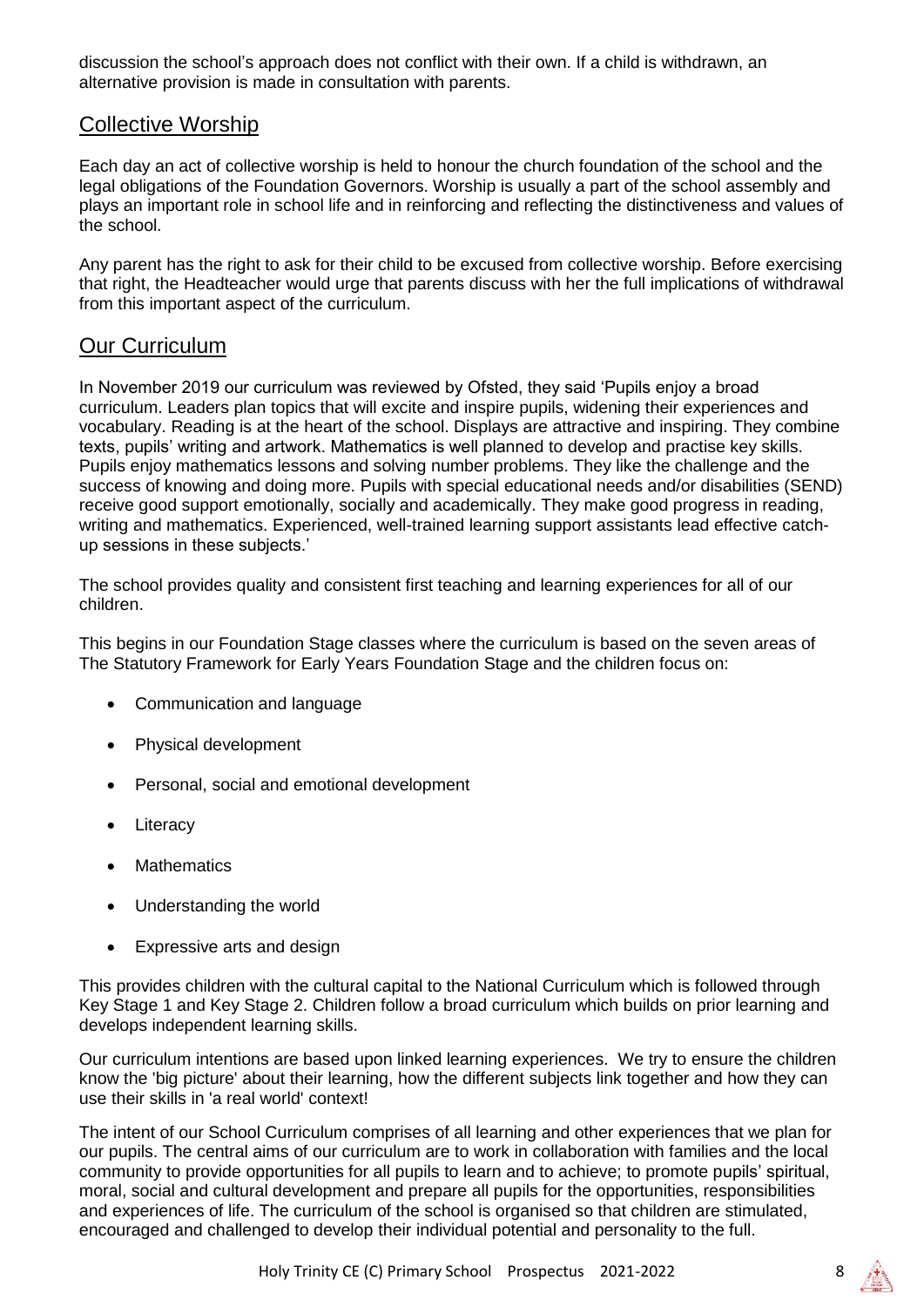At Holy Trinity Primary our curriculum comprises all the learning and other experiences that we plan to meet the needs and interest of our pupils. It is constantly evolving to develop the skills needed for children to become successful learners, help prepare them for life in modern Britain and empower them to achieve success in the future. Our intent, to provide a dynamic and innovative curriculum that challenges, excites and inspires children to become successful and confident learners, and achieve their best, is the main driving force behind how we design and implement our curriculum.

The school's curriculum promotes and sustains a thirst for knowledge and understanding, and a love of learning. It covers a wide range of subjects and provides opportunities for academic, technical, creative and sporting excellence. It has a very positive impact on all pupils' behaviour, attitudes and safety, and contributes very well to pupils' academic achievement, their physical and emotional wellbeing, and their personal, spiritual, moral, social and cultural development, with a distinctive Christian character as part of our Church of England Primary School standing.

Our curriculum is implemented in themes, with topics chosen to capture the interests and imaginations of our children. These themes are all linked to a Big Question interlaced with the core basic skills from English and Maths, for example; Is there anybody out there? What strange creatures would you like to meet? What do we know about where we live? Or where will our voyage lead us? As well as many other exciting topics. Skills-based learning is developed by linking subjects such as history, geography, art, design technology and music to the topic being studied. This allows children to make purposeful links in their learning. We also use every opportunity to make further links through reading, writing, maths, science and computing, where relevant. PE, RE and PSHE are often taught as discreet subjects to allow coverage of the main objectives and age appropriate skill development.

In addition to our exciting and stimulating themes, we also provide further opportunities to enhance children's learning wherever possible. These include:

#### Whole school themed days/weeks

Throughout the year, themed days/weeks are woven into the curriculum to extend the breadth and balance of opportunities we offer our pupils. These include – Anti-bullying Week and e-Safety Day, Well-being Wednesdays, Feel Good Fridays, book fortnights, World Book Day, Black History Day, Victorian Day, Our Family Day, Difference & Diversity days, Inspiring Futures fortnights, Sport & Health Week, STEM week, RE fortnight, Shakespeare week… and more!

Our yearly overviews are all on the school website [\(www.holytrinity.staffs.sch.uk](http://www.holytrinity.staffs.sch.uk/) under the link Classes, then follow the further link to Our Curriculum). These overviews are not set in stone and can change over the year; as we listen to the children and tailor our curriculum to their passions, interests and learning needs. These overviews are in line with the National Curriculum and the learning needs of the children here at Holy Trinity. You may notice on Class 1 and Class 2's overview that there are blank spaces - the EYFS ensures a need for child choice in their learning these blanks are waiting to be filled with their ideas, interests and loves. Other year groups may have blanks for this very same reason too!!!

If you wish to know more details, please make an appointment to see your child's class teacher - who will happily discuss their learning journey for this academic year with you. Each class publishes a half termly/termly curriculum newsletter describing the learning they will journey through during the following weeks/months. These too can be found on our website under each class' name.

# Relationship and Sex Education

This begins in Key Stage One as part of our Science curriculum and follows requirements set out in the National Curriculum. Sex and relationship education in Year 6 covers: family life, personal hygiene and relationships. Parents are invited into school prior to the delivery of the lessons to view the materials and support the lessons. Information is sent to parents outlining the curriculum for each year group in September.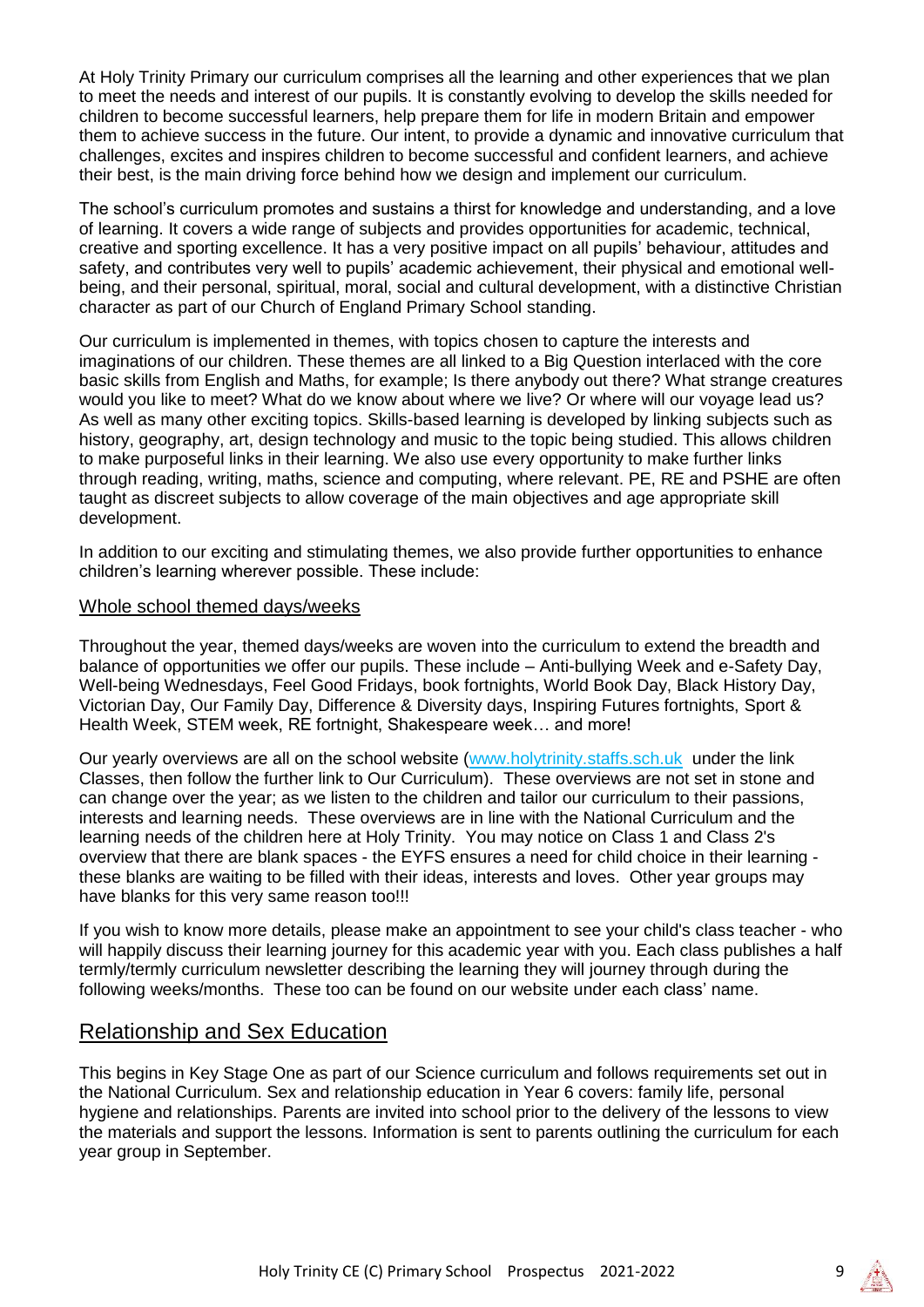# Educational visits

Children have the opportunity to experience a variety of enriching educational visits from FS1 through to Year 6 including residential activities in Year 5 and 6. Experiences include a wide range of visits linked to the curriculum to support and broaden the children's learning and cultural capital opportunities. The local area is also visited regularly to support our topics, which has now been enhanced with an outdoor learning space in the local woodland area.

# Assessment and Impact of our curriculum

On-going assessment forms an important part of children's education.

- Each child's progress is monitored regularly through marking, observation and assessment activities
- Children are assessed on entry to school and at the end of Foundation Stage
- Year 1 have a Phonics Screening test at the end of year
- Year 4 will take a multiplication tables check for the first time in June 2021
- At the end of Key Stage 1 and Key Stage 2 Statutory Assessment Tests (SAT's) take place please see our website for 2018-2019's data (there will be no data released for 2019-2020 or 2020-2021 due to the COVID pandemic)

# Parental Consultations and Reports

Teachers adopt a proactive approach with parents in order to review a child's progress or deal with any other concerns that may arise. These issues and concerns can be discussed at the beginning or end of the day or at a mutually agreed time.

Parents' Evenings take place in the autumn and spring term where parents are invited to view their children's work and consult with teachers.

End of year reports are sent out in the second half of the summer term and meetings will be arranged upon request.

# GDPR compliance

School complies with the GDPR law and regulations which came into force on 25<sup>th</sup> May 2018. Permission is required from you to share information with systems/companies we use and any new parents to school will sign to have theirs and their child's details shared with these systems.

# Home Learning

Home Learning is an important part of a child's progress and helps to consolidate their learning. Parents play a vital role in their children's learning.

Holy Trinity run a Holy Trinity Bank Scheme which enables the children to collect Holy Trinity £'s for completing Home Learning and reading each week. Over the year children can collect enough Holy Trinity £s to pay for a school visit in the summer term. This scheme has been running for a number of years now and has proved popular with children and parents.

# Before and After School Activities

Holy Trinity have a range of out of school and lunchtime activities.

|                              | Time          | Cost               | Days          |
|------------------------------|---------------|--------------------|---------------|
|                              |               | £3.50 Oldest child |               |
| <b>Breakfast Club</b>        | 8.00am-8.45am | £2.50 Siblings     | Monday-Friday |
| FS1 Nursery afternoon (incl. | 11.45-3.45pm  | £18.75             | Monday-Friday |
| lunch)                       |               |                    |               |
|                              |               | £4.00 Oldest Child |               |
| After School Club            | 3.30pm-5.00pm | £3.00 Siblings     | Monday-Friday |

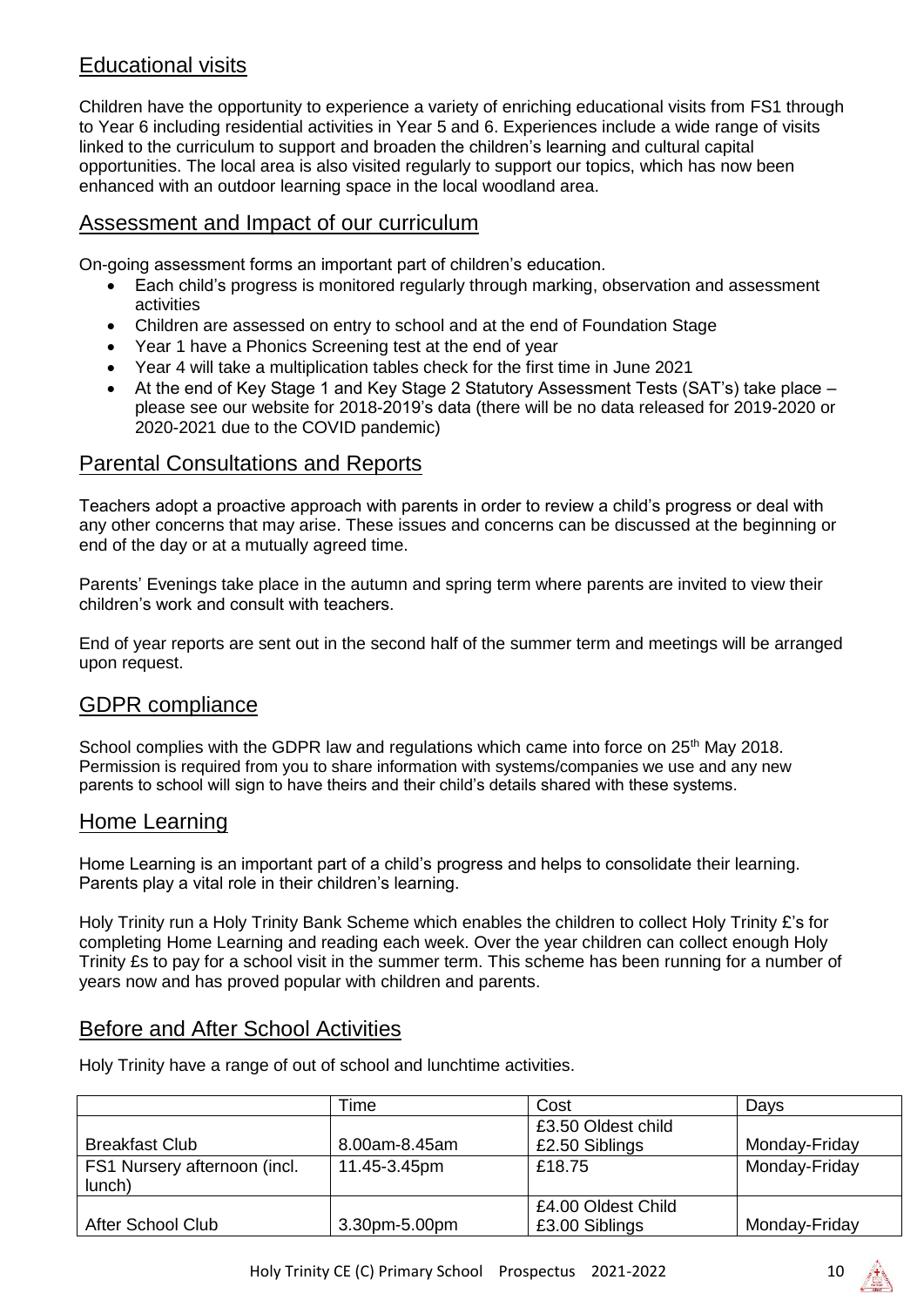| <b>Other Clubs</b><br>Monday-Friday<br>3.30pm-4.30/5.00pm<br>$\vert$ £3.00/£5.00 per child |  |
|--------------------------------------------------------------------------------------------|--|
|--------------------------------------------------------------------------------------------|--|

Other activities available during the school week are Hockey Club, Sports Club, Film Club, Science Club, Netball Club, Chess Club, Quiditch Club and Karate.

# School Council

The school is very proud to have a School Council which consists of two class members (elected by their class) from FS2 to Year 6. The School Council meet every two weeks to discuss any issues that have been bought to their attention by class members or share news and to organise valuable fundraising activities such as Christian Aid, Children in Need, Sport Relief, UNICEF Day for Change, Macmillan Coffee Morning etc.

#### Links with the Community

As a school we recognise the value of learning by first-hand experience. We encourage links with local business and the community to extend and enhance our curriculum.

We are delighted to welcome many visitors from the local community and national organisations who enhance and add an extra dimension to our curriculum.

# Emergency Contact

Should your child become ill during the school day we will contact you by telephone. It is very important that we have an up to date telephone number for yourself or other contacts that you may supply. All accidents are recorded in an accident book with details of the accident and the treatment provided, a copy of this form is sent home to parents that day.

# Road Safety – Park and Stride Scheme

To ensure that the children have the safest route to school possible we ask that parents do not park in the road at the side of the school or on the pavement as this represents a risk to children arriving or leaving school. We encourage you to park away from school and walk the last part of your journey. Children are rewarded for walking to school (at least once a week) with our Park & Stride Scheme and also WOW – Walk to School Scheme.

There is currently NO crossing warden on the zebra crossing outside of school at the beginning and end of the school day. Please ensure that you accompany your child to the crossing via the footpath and do not jump over the wall for safety reasons.

# Cycling to school

Holy Trinity Primary School is committed to providing children with as many opportunities as possible to be active. It is important that parents understand that it is their responsibility to decide if their child is competent to cycle to school. The school does not accept liability for children travelling to and from school by any means.

Cycling is a cheap and effective means of transport. It is environmentally friendly and an enjoyable way to exercise. With due care and consideration, children in Year 5 and 6 who successfully pass the Bikeability Level 2 training will be given the opportunity to cycle to school. This must also coincide with children being 10 years of age. This is to ensure the children are as safe as possible on their journeys to and from school.

- Children in Y5 & Y6 who have not attended an appropriate cycling training course will not be permitted to cycle to school alone and leave their bikes on the premises.
- Parents should ensure that children are using cycle paths away from traffic.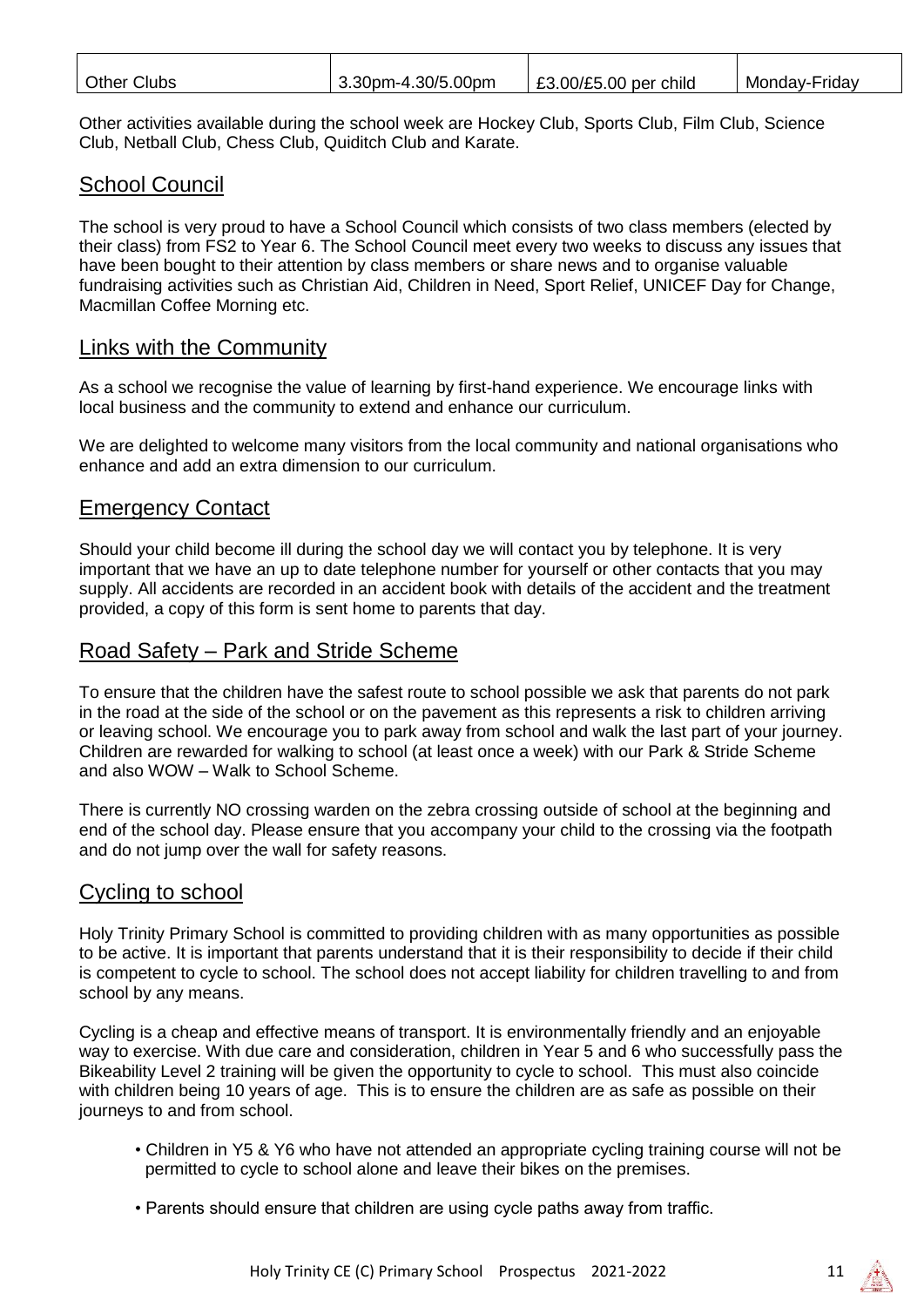- All children must be capable of cycling skilfully and with due consideration to others.
- Schools cycling code of conduct must be followed at all times.

# **Safeguarding**

Holy Trinity is committed to safeguarding and promoting the welfare of children and young people. Parents can feel confident that strict procedures are in place to ensure that all staff and volunteers are suitable to work with their children. Our Staff hope that parents and children feel free to talk about any concerns or worries which may affect educational progress and that they will see school as a safe place.

Children will be taken seriously if they seek help from a member of staff. Parents will be consulted and consent obtained before any referral is made to an agency outside the school under local 'children in need' procedures. However, staff cannot guarantee to consult parents first, or to keep children's concerns confidential, if a referral must be made to the appropriate agencies in order to safeguard the child's welfare.

This commitment to safeguarding works hand in hand with our staff and school community **PREVENT** training (The Counter-Terrorism and Security Act 2015 contains a **duty** on specified authorities to have due regard to the need to **prevent** people from being drawn into terrorism. This is also known as the **Prevent duty**.). This diligence works with our onsite safety, safety during school visits anywhere else and when visitors are in our building. We ask that parents also help support us to keep everyone safe by being vigilant and report anything that you may think to be suspicious. We work hand in hand with our parents to help make school as safe as we can. And always to remain alert to the danger of terrorism and report any suspicious activity to the police on 999 or the antiterrorist hotline: 0800 789 321.

# Special Educational Needs & Disabilities

We aim to cater for the needs of all our pupils as closely as possible. Individual needs are monitored by the class teacher in line with the school Assessment policy. Sometimes children have a particular need that requires more support, the class teacher will then work with the Special Needs & Disabilities Education Leader (Mrs Tracy Hoskins) to prepare an individual programme of work for the child to follow. This programme of work will often be administered alongside the normal classroom programme. Sometimes children will be organised into smaller groups with a Learning Support Assistant. Where a child has an Individual Education Programme or we have any concerns about a child's progress either academically or socially, we will involve parents as early as possible. Please see Special Educational Needs and Disabilities Policy.

# Mental Health and Well-being

We aim to ensure all of our children and staff have good mental health and awareness of their own individual needs. We run Well-being Wednesdays and Feel-Good Fridays each week where the children learn about good well-being and ways to stay mentally fit throughout their time at school at into adulthood. We are also part of the CAMHS (Children and Adults Mental Health Service) TrailBlazers in school service to offer first hand support in school from mental health professional for all of our families. Our Mental Health and Well-being Leader (Mrs Rosanna Wain) prepares and leads staff each week on the delivery needed in school. Further support packages and help are delivered in school by our specialist team (Mrs Jane Wells), which includes working with the whole family. We have close links with support services in Burton to explore all areas that a child and family may need guidance or advice from.

# Disability Access

We are an inclusive school where we aim to treat all children fairly and equally. We ensure that children with disabilities, or with special educational needs, are treated in every respect no less favourably than other children. The school has a disabled toilet and disabled access to all areas of school. The school operates an equal opportunities policy for all and aims to be an accessible place for all people, whatever their age, ability, race, culture or gender.

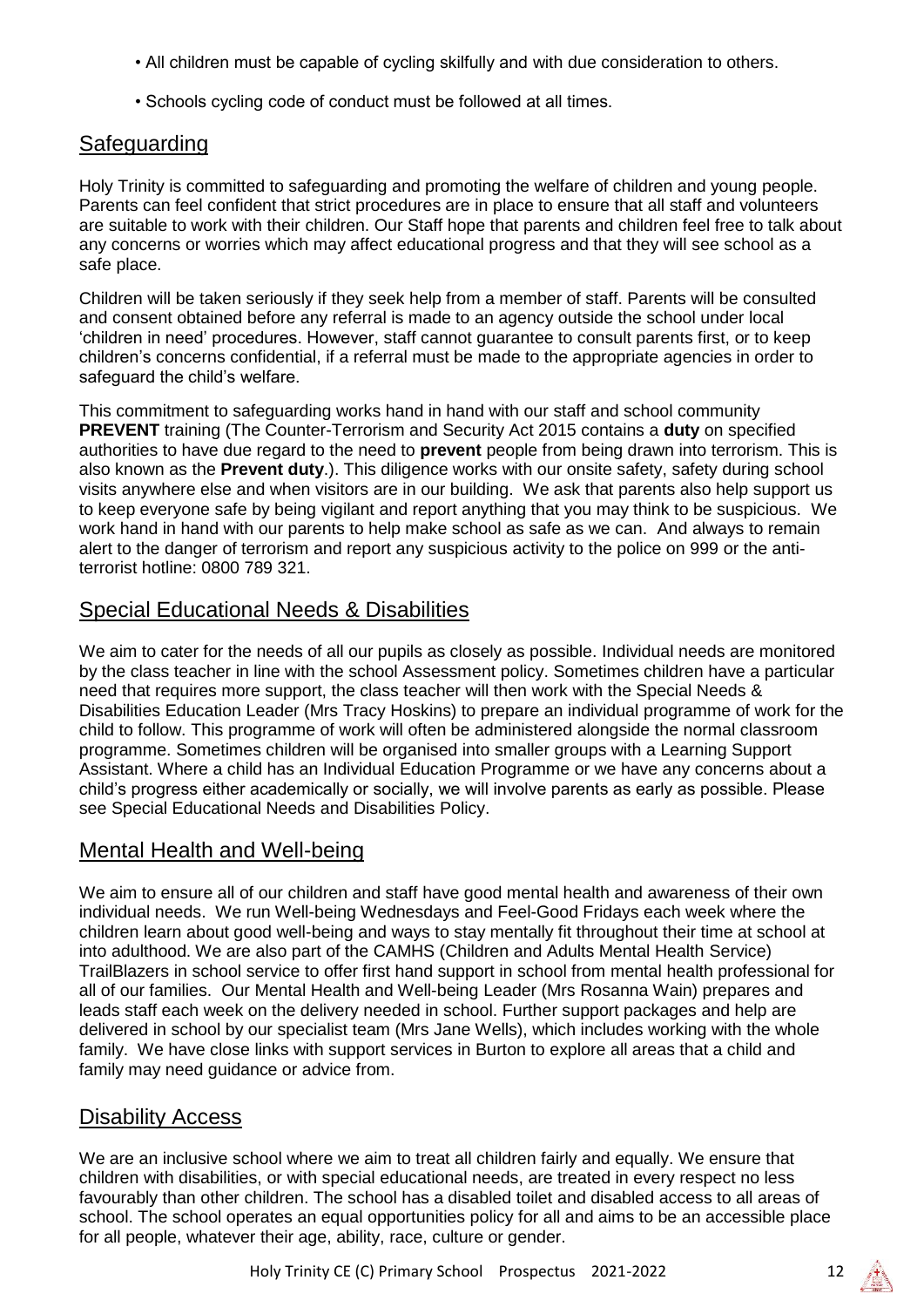The school has an accessibility plan (required under the Disability Discrimination Act 1995) for increasing access to the school for pupils with disabilities. This is available to view on request.

# Medicines in School

If your child is obviously unwell, please do not send them into school. However, if your child requires medicine prescribed by their doctor during the school day, then it should be sent into school in the original container with clear dosage instructions prescribed by a GP. A medicine-in-school form will need to be completed stating the correct dosage and frequency the medicine is to be administered. The medicine should be handed to the school office with the form by an adult.

Should your child have a medical condition that requires long term medication in school a Care Plan will be discussed and completed with you, any medication should be in the original container with clear GP dosage instructions and expiry dates (please make sure that medicines are always in date). These arrangements are designed to protect the health, safety and welfare of all children in school.

#### Recognition and Reward

Success and achievement in all areas of Holy Trinity life are celebrated. We use daily emails, team points, Star of the Week, merit, attendance and Headteacher certificates to reward good work, effort, behaviour and attendance. 100% attendance across the year wins a £10 book voucher  $\odot$  Our school displays celebrate and recognise the hard work, determination and enjoyment the children have in their curriculum throughout the year.

# School Uniform

The governors feel that it is important that the children identify with belonging to our school so that there is a feeling of Koinonia and pride in our school. Uniforms help to fulfil this aim. Having a uniform also makes choosing clothes a lot easier in a morning! Holy Trinity's school uniform is a red sweatshirt/cardigan and grey skirt or trousers with black shoes and for PE a white t-shirt and black shorts (joggers/sweatshirt in colder months) are required. All items of uniform should be clearly named. You can purchase uniform and book bags online using My Clothing – [www.myclothing.com,](http://www.myclothing.com/) Clothing 4 Schools – [burton@clothing4.com](mailto:burton@clothing4.com) or My Uniform Ltd, 82 Wellington Street, sales@myuniformltd.co.uk – please see additional information.

Due to health and safety reasons jewellery (apart from studs/sleepers in pierced ears), hair extensions, beach type footwear or trainers are not permitted.

# Charging and Remissions policy

For educational visits taking place during school hours, voluntary contributions may be requested. Such activities will only take place if sufficient funds are collected to cover costs. Please see Charging and Remissions policy.

Breakfast Club takes place each morning 8.00am-8.45am with After School Club running from Monday to Friday 3.30pm-5.00pm. A charge is made for both of these clubs and should be paid in advance via Parent Mail payment system. Children collected later than 3.45pm will be charged at the full after school club rates.

#### Behaviour and Discipline

The aim of the school is that children should develop an increasing awareness of Self-discipline and understand the need for self-control. We have a comprehensive Behaviour and Discipline policy through which we recognise, encourage and reward acceptable behaviour. Unacceptable behaviour is dealt with through a range of sanctions clearly laid out in the policy. All children are involved in drawing up the classroom charter with their teacher at the beginning of the academic year.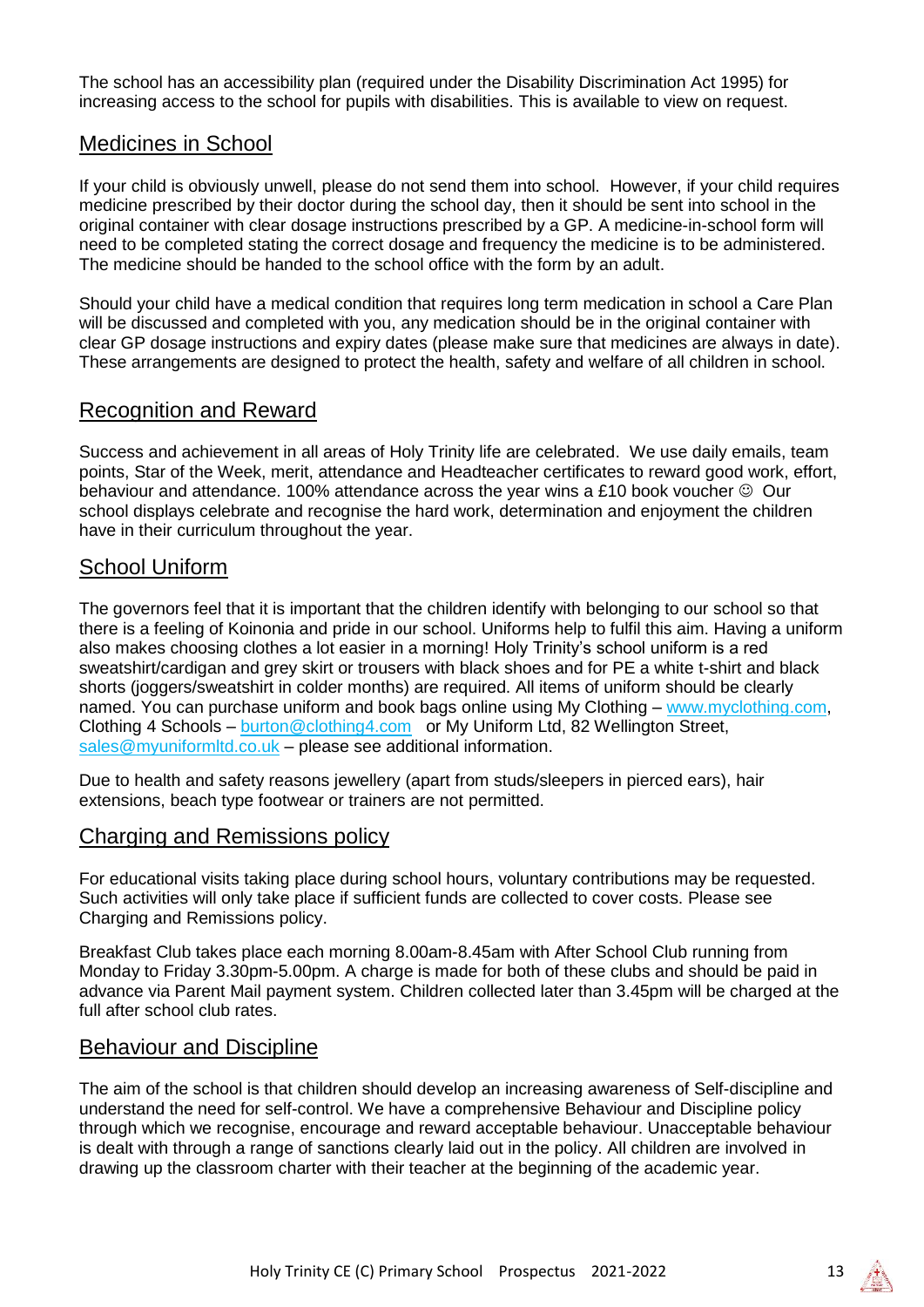# The Golden Table

At the end of each week Holy Trinity has a Golden Table where a few children are chosen to eat their lunch with a teacher. The Lunchtime Supervisors observe all of the children throughout the week and choose the children who 'shine' at lunchtime to sit on the Golden Table with a teacher.

Children are chosen if they:

- Are helpful
- Show good manners
- Have excellent behaviour
- Share and take turns with others
- Care for others
- Are a super friend

# Complaints policy and procedures

We are always eager to receive feedback from parents and we welcome positive feedback if you feel that we are doing things well. A regular questionnaire is sent out to parents which provides an opportunity for feedback. We encourage an open dialogue between home and school and we expect all of our pupils, members of staff and parents to listen carefully and respectfully to each other. If you become concerned about your child's education, it is important that you inform us. As a first step you should discuss any worries with your child's teacher. If you remain concerned after discussing this with the teacher you should arrange to see the Headteacher. If this approach proves unsatisfactory in outcome, then you may request a copy of the complaints policy and procedures.

# Governing Board – Welcome from the Chair and Vice Chair

The team of governors are very proud of Holy Trinity and work hard to promote the welfare of the school as a whole and maintain its distinctive ethos.

There are 9 governors: Headteacher, 1 LA governor, 1 staff governor, 3 foundation governors (appointed by the Lichfield Diocese), 1 parent governor and 2 co-opted governors. The term of office of all the categories is three years. We have three formal meetings a year and in addition we all attend joint committee meetings. There are four main areas that the joint committee deals with; Outcomes and teaching, Learning & Assessment, Personal, Development & Welfare and Leadership & Management. Governors also support school with various other events throughout the year, spending time in school meeting the children and understanding the learning that happens in the classroom. The chair meets regularly with the Headteacher and other governors have areas of responsibility and link with members of staff.

To be a governor is a vital and rewarding role. If you would like to find out more or are interested in joining us when there is a vacancy, please get in touch.

Chair – Mr Richard Winterton Vice Chair – Mr Ian Whetton

| <b>Governing Board Members</b>        |                          |
|---------------------------------------|--------------------------|
| <b>Chairperson:</b><br>Mr R Winterton | <b>LA Governor</b>       |
| <b>Vice Chair:</b><br>Mr I Whetton    | <b>Co-opted Governor</b> |

| Mr D Williams | <b>Foundation Governor</b> |
|---------------|----------------------------|
| Mrs M Harris  | <b>Foundation Governor</b> |

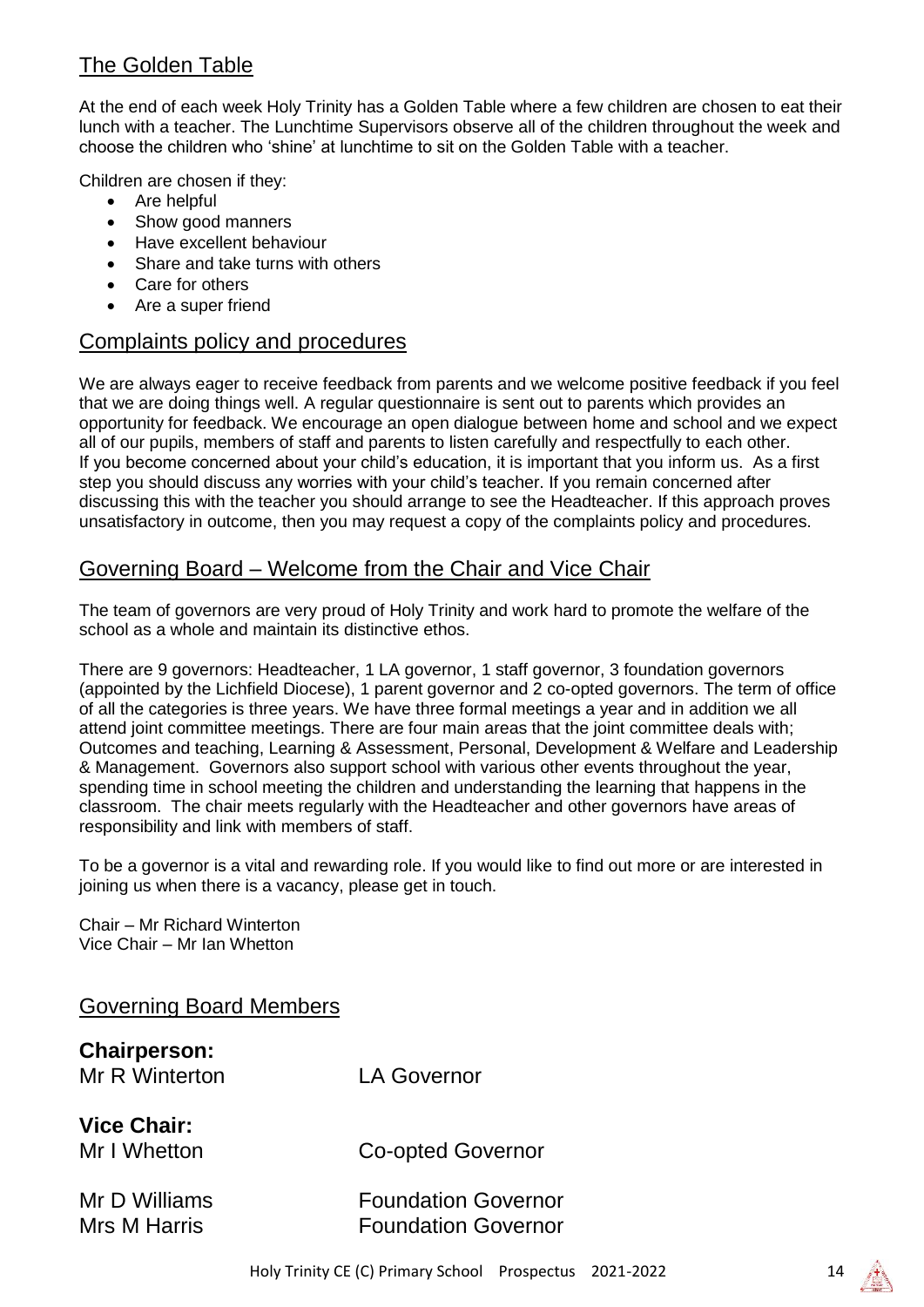| <b>Foundation Governor</b><br><b>Co-opted Governor</b><br><b>Parent Governor</b><br><b>Staff Governor</b>                                                                                                                                                                                                                                                                                                                                                                                                                                                                                                                                    |  |  |
|----------------------------------------------------------------------------------------------------------------------------------------------------------------------------------------------------------------------------------------------------------------------------------------------------------------------------------------------------------------------------------------------------------------------------------------------------------------------------------------------------------------------------------------------------------------------------------------------------------------------------------------------|--|--|
| <b>Head Teacher</b>                                                                                                                                                                                                                                                                                                                                                                                                                                                                                                                                                                                                                          |  |  |
|                                                                                                                                                                                                                                                                                                                                                                                                                                                                                                                                                                                                                                              |  |  |
| Headteacher                                                                                                                                                                                                                                                                                                                                                                                                                                                                                                                                                                                                                                  |  |  |
| <b>Senior Teacher</b><br><b>Senior Teacher/SENDCO</b><br><b>Senior Teacher EYFS leader</b><br>Senior Teacher (Senior Teacher/Mental Health leader)                                                                                                                                                                                                                                                                                                                                                                                                                                                                                           |  |  |
| <b>Class Teacher</b><br><b>Class Teacher</b><br><b>Class Teacher</b><br><b>Class Teacher</b><br>Modern Foreign Language Teacher<br><b>Music Curriculum Support Teacher</b>                                                                                                                                                                                                                                                                                                                                                                                                                                                                   |  |  |
|                                                                                                                                                                                                                                                                                                                                                                                                                                                                                                                                                                                                                                              |  |  |
| <b>Bursar</b><br><b>Admin Support Assistant</b><br><b>Learning Support Assistant</b><br><b>Learning Support Assistant</b><br><b>Learning Support Assistant</b><br><b>Learning Support Assistant</b><br><b>Learning Support Assistant</b><br><b>Learning Support Assistant</b><br><b>Learning Support Assistant</b><br><b>Learning Support Assistant Apprentice</b><br><b>Learning Support Assistant Apprentice</b><br>Mental Health and Well-being Support Worker<br>Lunchtime /Breakfast Club/Senior Cleaner<br><b>Lunchtime Supervisor</b><br><b>Lunchtime Supervisor</b><br>Lunchtime Supervisor/Cleaner<br><b>Senior Site Technician</b> |  |  |
|                                                                                                                                                                                                                                                                                                                                                                                                                                                                                                                                                                                                                                              |  |  |